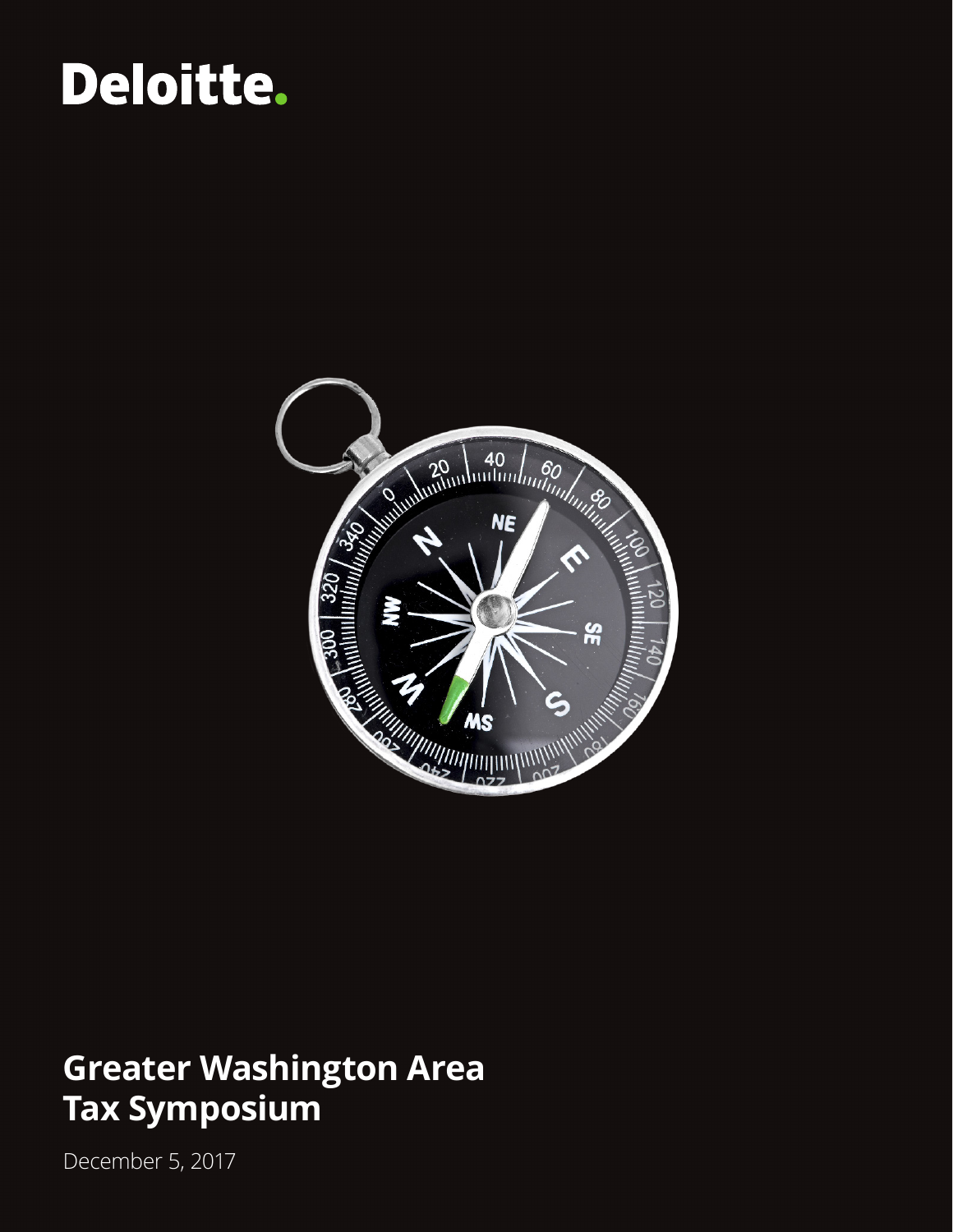# Welcome

Welcome to the fourth annual Greater Washington Area Tax Symposium! Today, you will have an opportunity to network with your peers and share perspectives on the ever-changing business issues facing tax departments. We offer a mix of plenary and breakout sessions, allowing you to focus on the tax issues most relevant to your organization.

The political and legislative landscape continues to transform, leaving tax executives with uncertainty while managing the resulting impacts on their organizations. Further, organizations continue to assess technology to improve data and processes to elevate the tax function. This unprecedented change in global tax laws and advancements in technology present a unique opportunity to Navigate Change to unlock potential value, address risks, and enhance the tax function's value to the organization. We hope you gain insights on these issues from today's discussions.

We look forward to seeing you at our symposium each year and trust that you will find this time well spent. Should you want to explore any of the topics we cover today in greater depth, don't hesitate to contact your Deloitte contact or me directly at jblank@deloitte.com.

We are delighted that you could join us.



Jeremy Blank Managing Partner Greater Washington Tax Practice Deloitte Tax LLP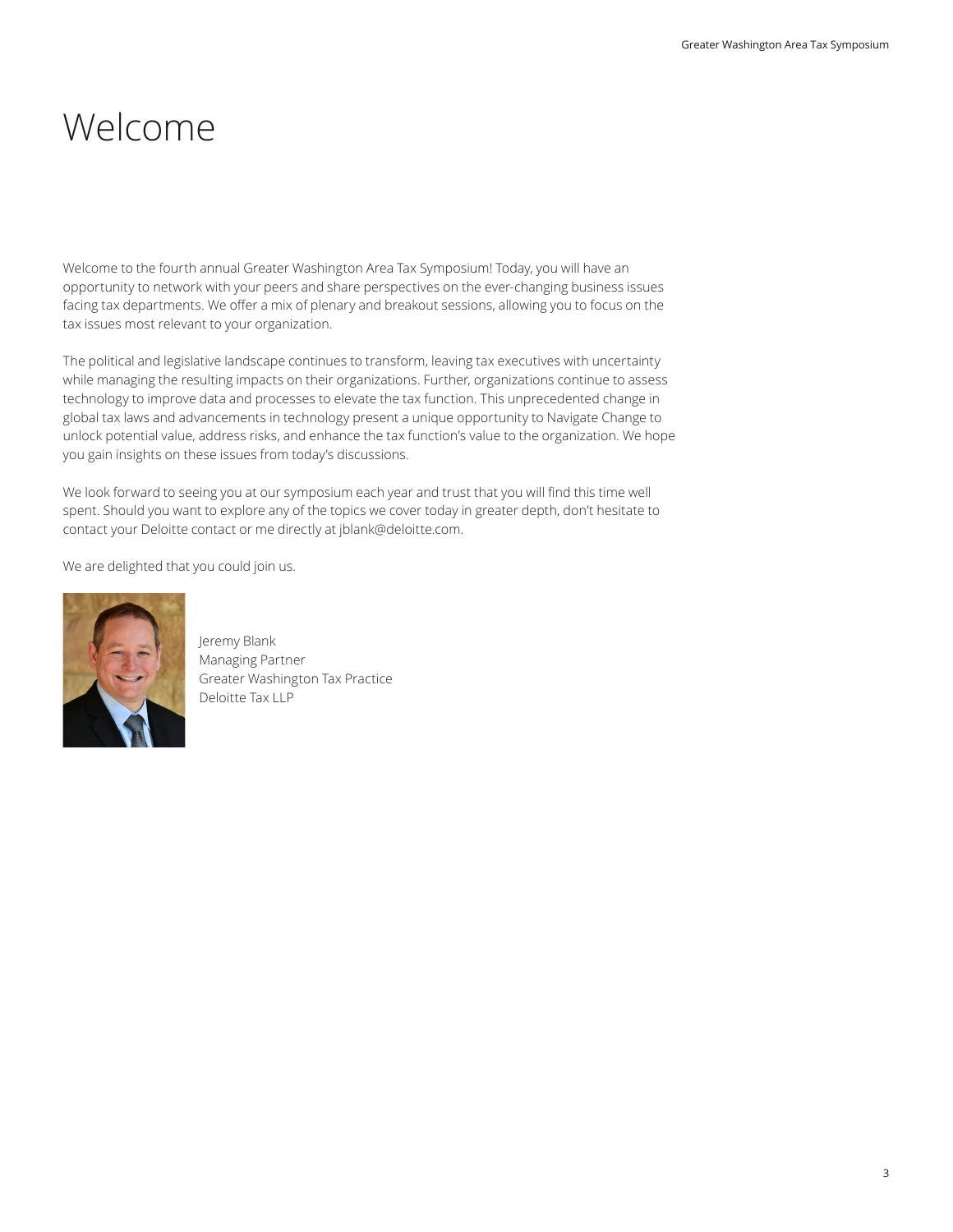# Today at a glance



| <b>Time</b>             | <b>Location</b>                       | <b>Program Segment Description</b>                                                                         | <b>Presenters</b>                                                     |
|-------------------------|---------------------------------------|------------------------------------------------------------------------------------------------------------|-----------------------------------------------------------------------|
| 8:30 a.m.-8:45 a.m.     | International A and B                 | Welcome remarks                                                                                            | Tamika Tremaglio and<br>Jeremy Blank                                  |
| 8:45 a.m.-10:00 a.m.    | International A and B                 | Tax accounting and provisions: Current issues,<br>practical responses                                      | Chris Barton, Jeff Clegg, and<br>Evan Shea                            |
| 10:00 a.m. - 10:15 a.m. |                                       | <b>REFRESHMENT BREAK</b>                                                                                   |                                                                       |
| 10:15 a.m.-11:30 a.m.   |                                       | <b>BREAKOUT SESSION I</b>                                                                                  |                                                                       |
|                         | Beverly                               | Two sides of M&A:<br>Acquiring and divesting                                                               | Matt Boyle and Wesley Chapman                                         |
|                         | Dallas                                | Mitigating risks of a global workforce                                                                     | Ron Arculeo, Nazanin Azarian,<br>and Francoise Dinkins                |
|                         | International C                       | Tax reform: Navigating the uncertainty                                                                     | Jeff Ausnehmer, Matt McKinney,<br>and Eric Peel                       |
| 11:30 a.m.-11:45 a.m.   |                                       | <b>MOVE TO WORKING LUNCH</b>                                                                               |                                                                       |
| 11:45 a.m.-1:10 p.m.    |                                       | <b>WORKING LUNCH</b>                                                                                       |                                                                       |
|                         | International A and B                 | Luncheon address: Tax policy update                                                                        | Jeff Kummer                                                           |
| 1:10 p.m.-1:25 p.m.     |                                       | <b>MOVE TO BREAKOUT SESSIONS</b>                                                                           |                                                                       |
| 1:25 p.m.-2:40 p.m.     |                                       | <b>BREAKOUT SESSION II</b>                                                                                 |                                                                       |
|                         | Beverly                               | Life in the post-BEPS world                                                                                | Miles Humphrey and Jeff Mehr                                          |
|                         | International C                       | New revenue recognition and leasing<br>standards                                                           | Isa Farhat, Robert Hall, Matt<br>McKinney, and Elizabeth Rothwell     |
|                         | Dallas                                | Multi-state planning in a digital world                                                                    | Scott Frishman, Andy Gold, and<br>Ann Kamasky                         |
| 2:40 p.m.-2:55 p.m.     |                                       | <b>MOVE TO BREAKOUT SESSIONS</b>                                                                           |                                                                       |
| 2:55 p.m.-4:00 p.m.     |                                       | <b>BREAKOUT SESSION III</b>                                                                                |                                                                       |
|                         | Beverly                               | Tax operating models                                                                                       | Brad Ford and Amy Shanes                                              |
|                         | Dallas                                | Federal and state tax controversy updates                                                                  | Michael Bryan, Scott Frishman,<br>John Keenan, and Rosemary<br>Sereti |
|                         | International C                       | Tax reform, recent transfer pricing cases,<br>country-by-country reporting, and impact on<br>IP planning   | Viet Dinh, Aydin Hayri, and<br>Arindam Mitra                          |
| 4:00 p.m.-4:15 p.m.     |                                       | <b>REFRESHMENT BREAK</b>                                                                                   |                                                                       |
| 4:15 p.m.-5:30 p.m.     | International A and B                 | Closing Plenary Session: New technology has<br>made its way to the tax department: What you<br>should know | Craig Darrah, Mike Hoover, and<br>Maheswar Marepalli                  |
| 5:30 p.m.-6:30 p.m.     | The International Foyer<br>and Atrium | TechGarden and cocktail reception                                                                          |                                                                       |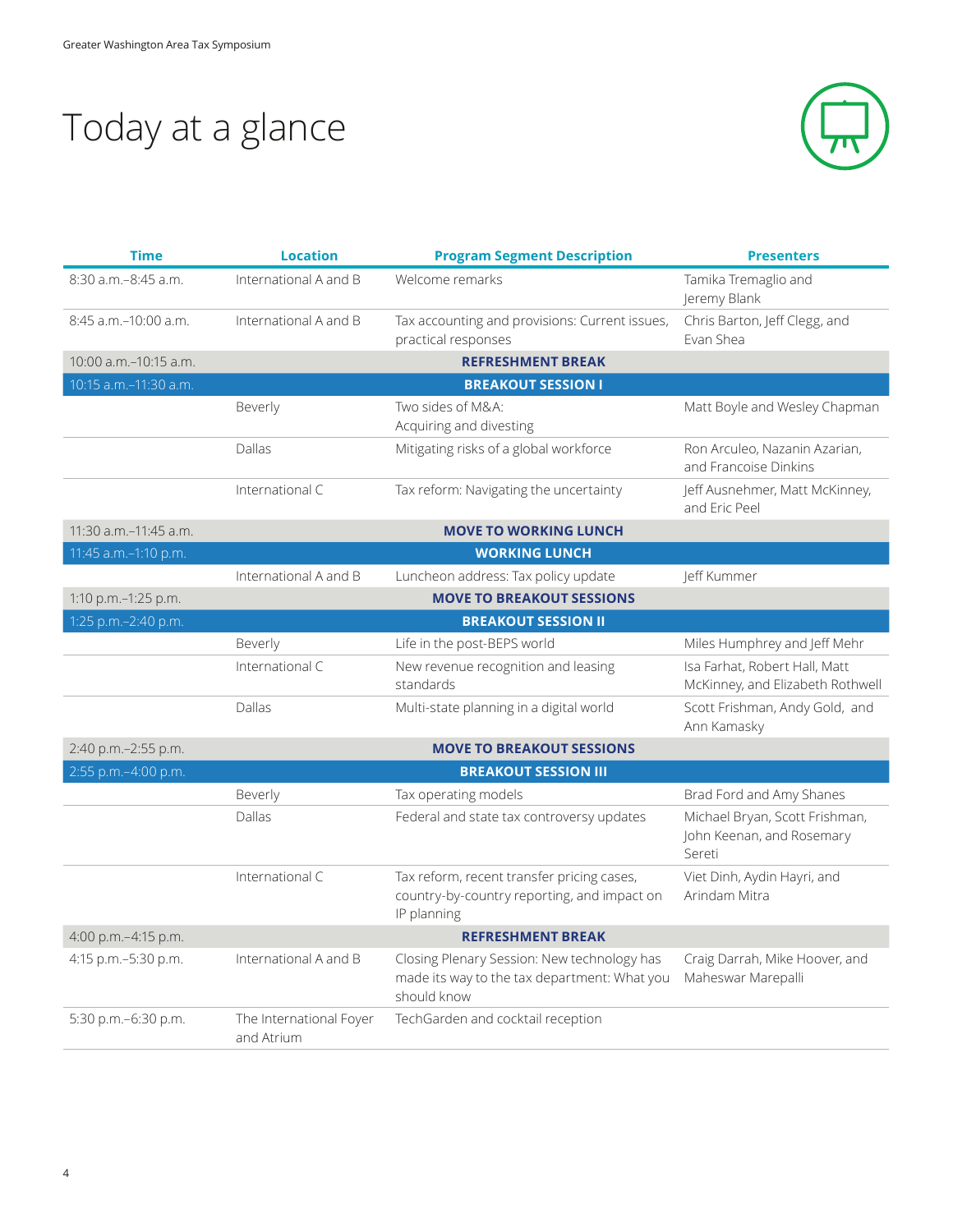# Technology instructions App for smartphones and tablets

- 1. Open up the App Store or Google Play on your smartphone
- 2. Search **Deloitte US Events**
- 3. Download **Deloitte US Events** by DoubleDutch
- 4. Enter the email address you used to register for the event and click **submit**
- 5. Enter password: **deloitte** (case sensitive)
- 6. Enter company name and title or connect to your LinkedIn or Twitter social accounts to post directly from the app
- 7. Navigate through app to find information on your personalized agenda, speakers, presentations, and much more

Please see the Event App support help desk onsite with any questions or issues.

| Welcome                                              |
|------------------------------------------------------|
| <b>Presenters</b>                                    |
| TechGarden                                           |
| <b>Twitter Feed</b>                                  |
| Maps                                                 |
| Evaluation                                           |
| $\mathrel{\mathop:}=$ Presentations                  |
|                                                      |
| 圇<br>Activity Notifications Bookmarks Agenda<br>More |
|                                                      |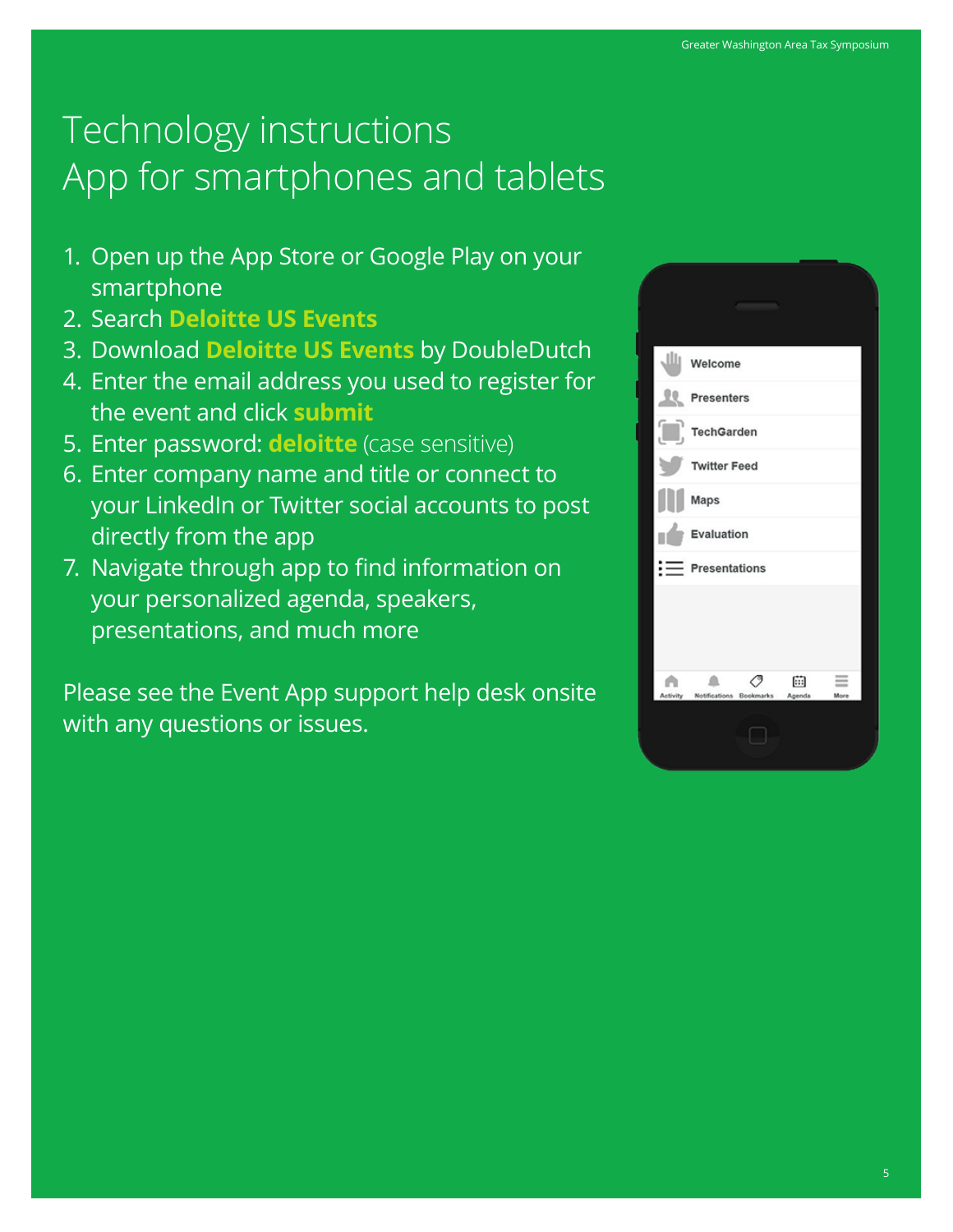### Deloitte Presenters



| <b>Tax accounting and provisions:</b><br><b>Current issues, practical responses</b> | <b>Chris Barton</b><br>Tax Managing Director<br>+1 703 885 6300<br>cbarton@deloitte.com                                                                                             | <b>Jeff Clegg</b><br>Tax Partner<br>+1 703 251 1580<br>jclegg@deloitte.com                    | <b>Evan Shea</b><br>Tax Partner<br>+1 703 251 1274<br>evshea@deloitte.com                      |
|-------------------------------------------------------------------------------------|-------------------------------------------------------------------------------------------------------------------------------------------------------------------------------------|-----------------------------------------------------------------------------------------------|------------------------------------------------------------------------------------------------|
| Two sides of M&A: Acquiring and<br>divesting                                        | <b>Matt Boyle</b><br>Tax Senior Manager<br>+1 571 766 7663<br>maboyle@deloitte.com                                                                                                  | <b>Wesley Chapman</b><br><b>Tax Partner</b><br>+1 404 631 3283<br>wchapman@deloitte.com       |                                                                                                |
| Mitigating risks of a global workforce                                              | <b>Ron Arculeo</b><br>Tax Managing Director<br>+1 215 299 4634<br>rarculeo@deloitte.com                                                                                             | <b>Nazanin Azarian</b><br>Tax Senior Manager<br>+1 703 251 3826<br>nazarian@deloitte.com      | <b>Francoise Dinkins</b><br>Tax Managing Director<br>+1 703 251 1409<br>frdinkins@deloitte.com |
| <b>Tax reform: Navigating the</b><br>uncertainty                                    | <b>Jeff Ausnehmer</b><br><b>Tax Partner</b><br>+1 703 251 4131<br>jeausnehmer@deloitte.com                                                                                          | <b>Matt McKinney</b><br>Tax Senior Manager<br>+1 704 227 1345<br>mmckinney@deloitte.com       | <b>Eric Peel</b><br>Tax Partner<br>+1 212 436 4714<br>epeel@deloitte.com                       |
| <b>Tax policy update</b>                                                            | <b>Jeff Kummer</b><br>Director of Tax Policy<br>+1 202 220 2148<br>jkummer@deloitte.com                                                                                             |                                                                                               |                                                                                                |
| Life in the post-BEPS world                                                         | <b>Jeff Mehr</b><br>Tax Principal<br>+1 571 766 7391<br>jmehr@deloitte.com                                                                                                          | <b>Miles Humphrey</b><br>U.K. Deloitte Partner<br>+1 212 436 6184<br>milhumphrey@deloitte.com |                                                                                                |
| <b>New revenue recognition and leasing</b><br><b>standards</b>                      | <b>Isa Farhat</b><br>Advisory Partner<br>+1 571 882 7698<br>ifarhat@deloitte.com<br><b>Elizabeth Rothwell</b><br>Tax Managing Director<br>+1 703 251 1321<br>erothwell@deloitte.com | <b>Robert Hall</b><br>Audit and Assurance Partner<br>+1 703 251 1240<br>rshall@deloitte.com   | <b>Matt McKinney</b><br>Tax Senior Manager<br>+1 704 227 1345<br>mmckinney@deloitte.com        |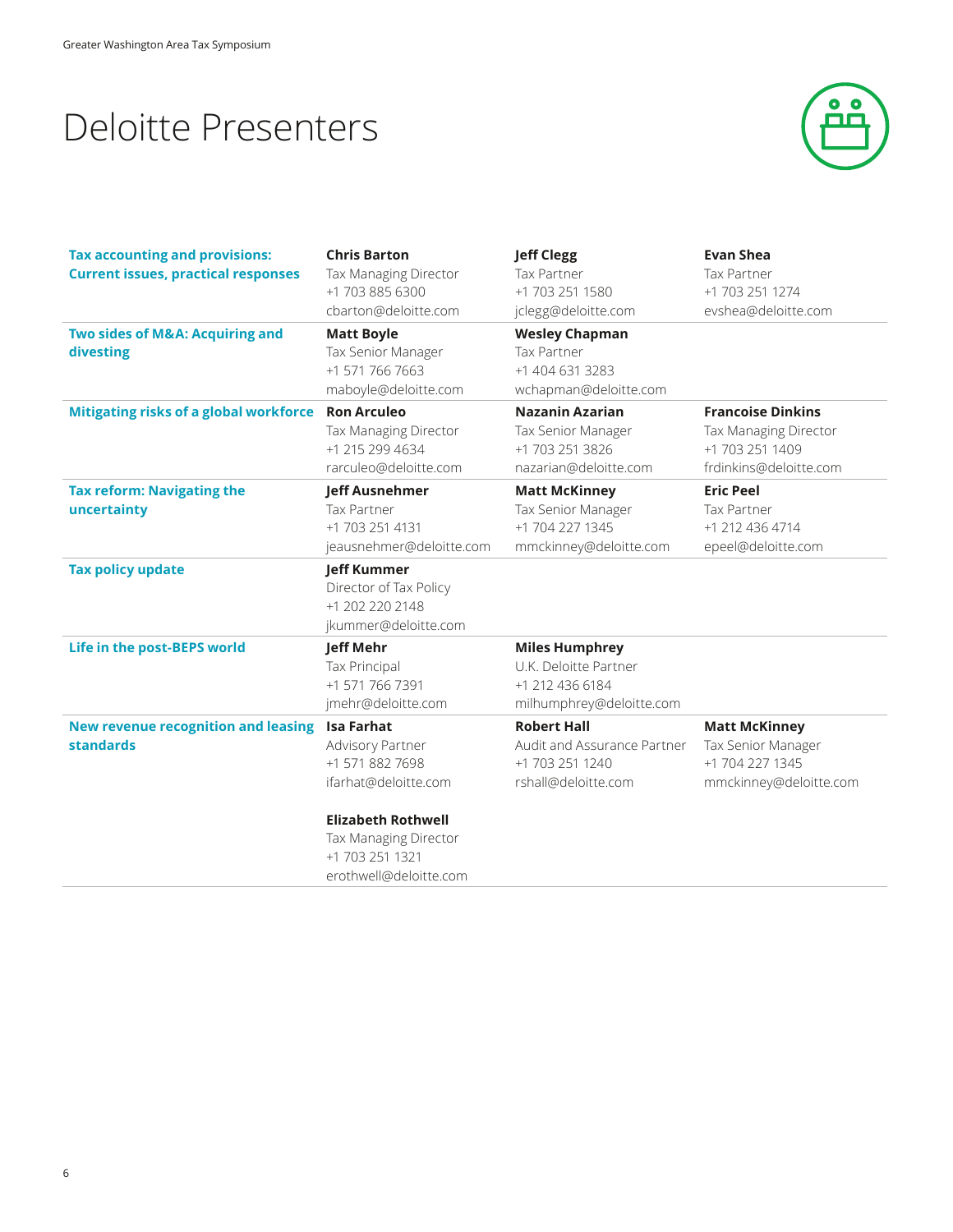# Deloitte Presenters



| Multi-State planning in a digital world                                                                  | <b>Scott Frishman</b><br>Tax Principal<br>+1 703 251 3471<br>sfrishman@deloitte.com                                                                                                           | <b>Andy Gold</b><br><b>Tax Partner</b><br>+1 713 982 3598<br>agold@deloitte.com     | <b>Ann Kamasky</b><br>Tax Partner<br>+1 703 251 3620<br>akamasky@deloitte.com                     |
|----------------------------------------------------------------------------------------------------------|-----------------------------------------------------------------------------------------------------------------------------------------------------------------------------------------------|-------------------------------------------------------------------------------------|---------------------------------------------------------------------------------------------------|
| <b>Tax operating models</b>                                                                              | <b>Brad Ford</b><br>Tax Principal<br>+1 214 840 1029<br>braford@deloitte.com                                                                                                                  | <b>Amy Shanes</b><br><b>Tax Partner</b><br>+1 704 227 1469<br>ashanes@deloitte.com  |                                                                                                   |
| <b>Federal and state tax controversy</b><br>updates                                                      | <b>Michael Bryan</b><br><b>Tax Managing Director</b><br>+1 215 977 7564<br>mibryan@deloitte.com<br><b>Rosemary Sereti</b><br>Tax Managing Director<br>+1 202 220 2118<br>rsereti@deloitte.com | <b>Scott Frishman</b><br>Tax Principal<br>+1 703 251 3471<br>sfrishman@deloitte.com | John Keenan<br>Tax Managing Director<br>+1 202 879 5605<br>jkeenan@deloitte.com                   |
| Tax reform, recent transfer pricing<br>cases, country-by-country reporting,<br>and impact on IP planning | <b>Viet Dinh</b><br>Tax Principal<br>+1 202 220 2648<br>vdinh@deloitte.com                                                                                                                    | <b>Aydin Hayri</b><br>Tax Principal<br>+1 202 879 5328<br>ahayri@deloitte.com       | <b>Arindam Mitra</b><br>Tax Principal<br>+1 202 879 5670<br>amitra@deloitte.com                   |
| New technology has made its way to<br>the tax department: What you should<br>know                        | <b>Craig Darrah</b><br>Tax Managing Director<br>+1 312 486 1745<br>cdarrah@deloitte.com                                                                                                       | <b>Mikel Hoover</b><br>Tax Principal<br>+1 704 227 1452<br>mhoover@deloitte.com     | <b>Maheshwar Marepalli</b><br>Tax Managing Director<br>+1 571 766 7557<br>mmarepalli@deloitte.com |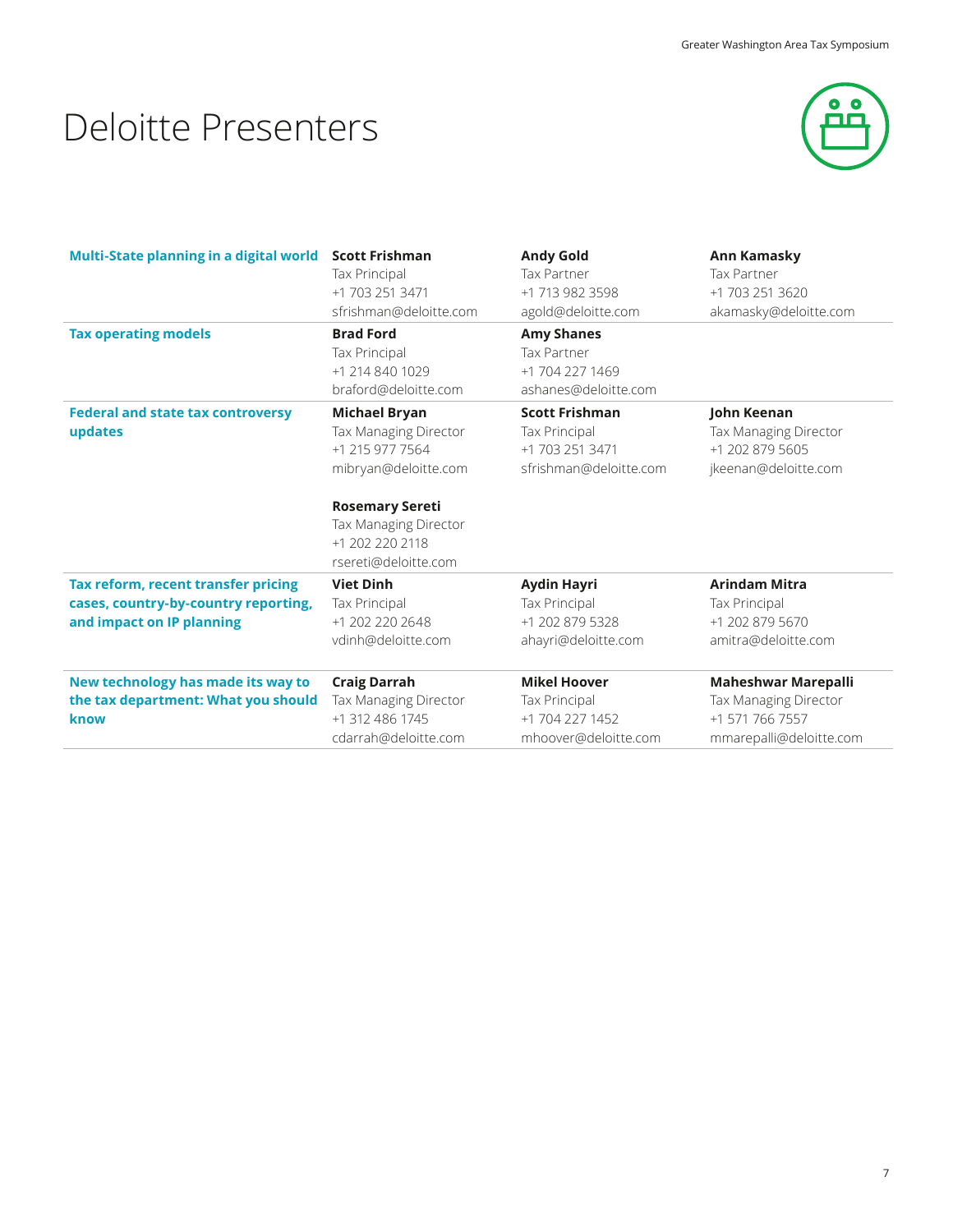# Deloitte TechGarden Demos in the International Foyer



| <b>State NOL Insight</b>                    | State NOL Insight is an intuitive, innovative, web-based solution that captures a<br>taxpayer's state NOL-related data. This solution uses robust data analytics and<br>visualization functionality to assist with tax planning, compliance, and provision<br>calculations.                                                                                                                                                                                                                                                                                                     |
|---------------------------------------------|---------------------------------------------------------------------------------------------------------------------------------------------------------------------------------------------------------------------------------------------------------------------------------------------------------------------------------------------------------------------------------------------------------------------------------------------------------------------------------------------------------------------------------------------------------------------------------|
| <b>Business Travel Analytics</b>            | Deloitte's Business Travel Analytics solution enables companies to manage<br>their business travelers and mitigate compliance risk. Leveraging 'big data',<br>this solution provides dynamic reports that illustrate employee travel patterns<br>and flags the jurisdictions in which employees have triggered potential tax<br>filing and immigration requirements. Organizations are able to make proactive<br>staffing decisions to manage issues such as payroll reporting and withholding,<br>permanent establishment, social security, VAT reclamation, and travel costs. |
| <b>TP Digital DoX</b>                       | Deloitte TP Digital DoX is a web-based solution to facilitate and streamline the<br>efficient preparation of TP documentation reports, while allowing for close<br>collaboration between and among Deloitte and project teams.                                                                                                                                                                                                                                                                                                                                                  |
| <b>TradeChain</b>                           | TradeChain is a blockchain-based transfer pricing system that enables<br>consensus on the state of intercompany agreements, facilitates consistency in<br>the generation of new intercompany agreements, and automatically inspires<br>accurate intercompany transactions. This system will decrease complexity in<br>the transfer pricing process and increase transparency between intercompany<br>affiliates.                                                                                                                                                                |
| <b>Data Management Solutions-Tax Portal</b> | Tax Portal is a framework environment that uses document management,<br>workflows, calendars, and data collection forms to provide companies a process-<br>based technology solution to enable globally consistent tax processes for areas<br>such as VAT compliance, provision, direct tax compliance, tax controversy,<br>transfer pricing, and planning.                                                                                                                                                                                                                     |
| GlobalAdvantage                             | Deloitte delivers mobility rewards and compliance services through people,<br>process, and technology. GlobalAdvantage underpins delivery of these services.                                                                                                                                                                                                                                                                                                                                                                                                                    |
| <b>Robotic Process Automation</b>           | Robotic Process automation (RPA) is delivered through software that can be<br>configured to undertake rules-based, deterministic tasks. RPA can streamline,<br>standardize, and optimize processes previously completed manually, yielding<br>benefits such as improved quality, increased efficiency, and potential for high<br>ROI.                                                                                                                                                                                                                                           |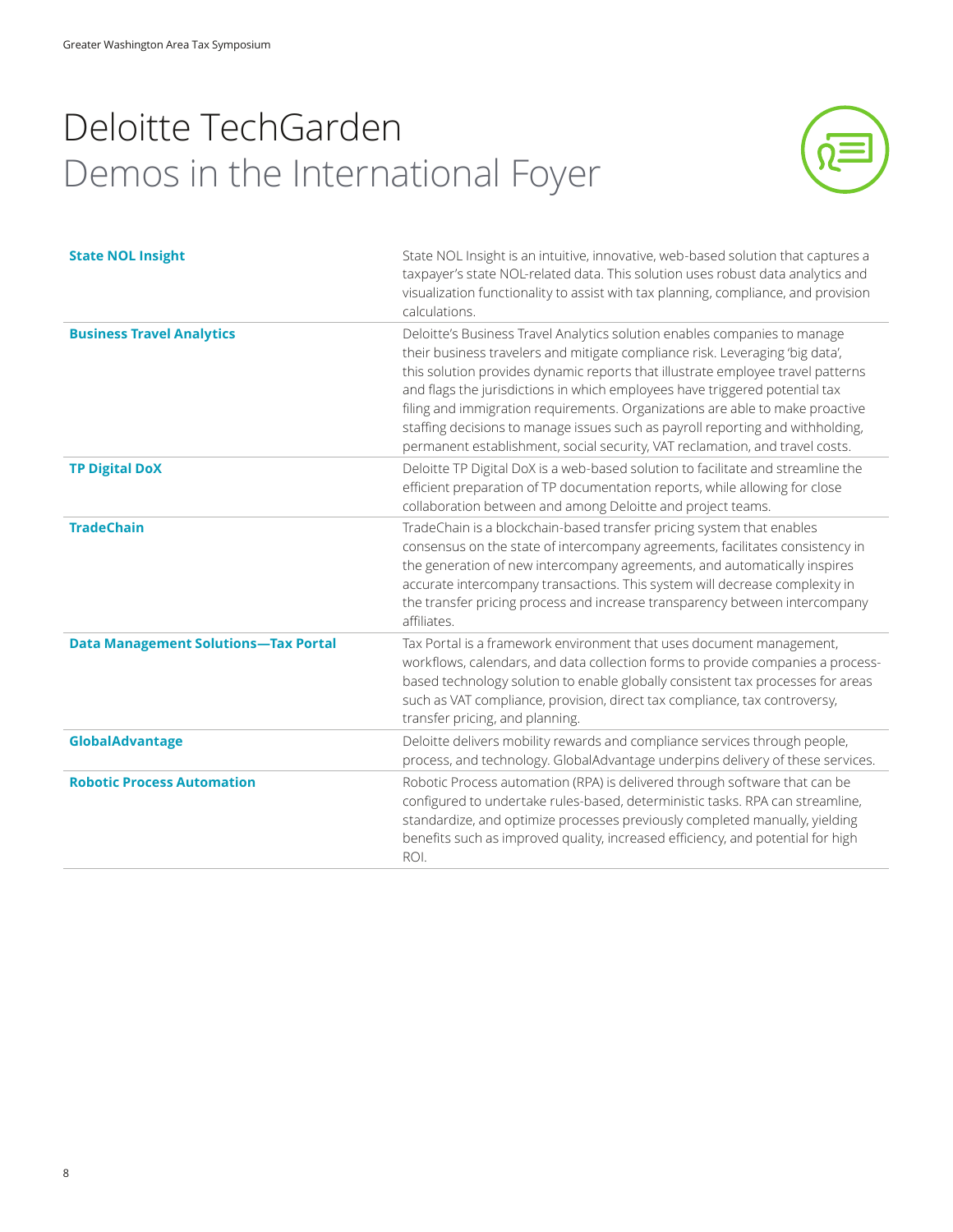#### Notes

|  |  | $\overline{\phantom{0}}$ |
|--|--|--------------------------|
|  |  | $\overline{\phantom{0}}$ |
|  |  |                          |
|  |  |                          |
|  |  | $\overline{\phantom{0}}$ |
|  |  |                          |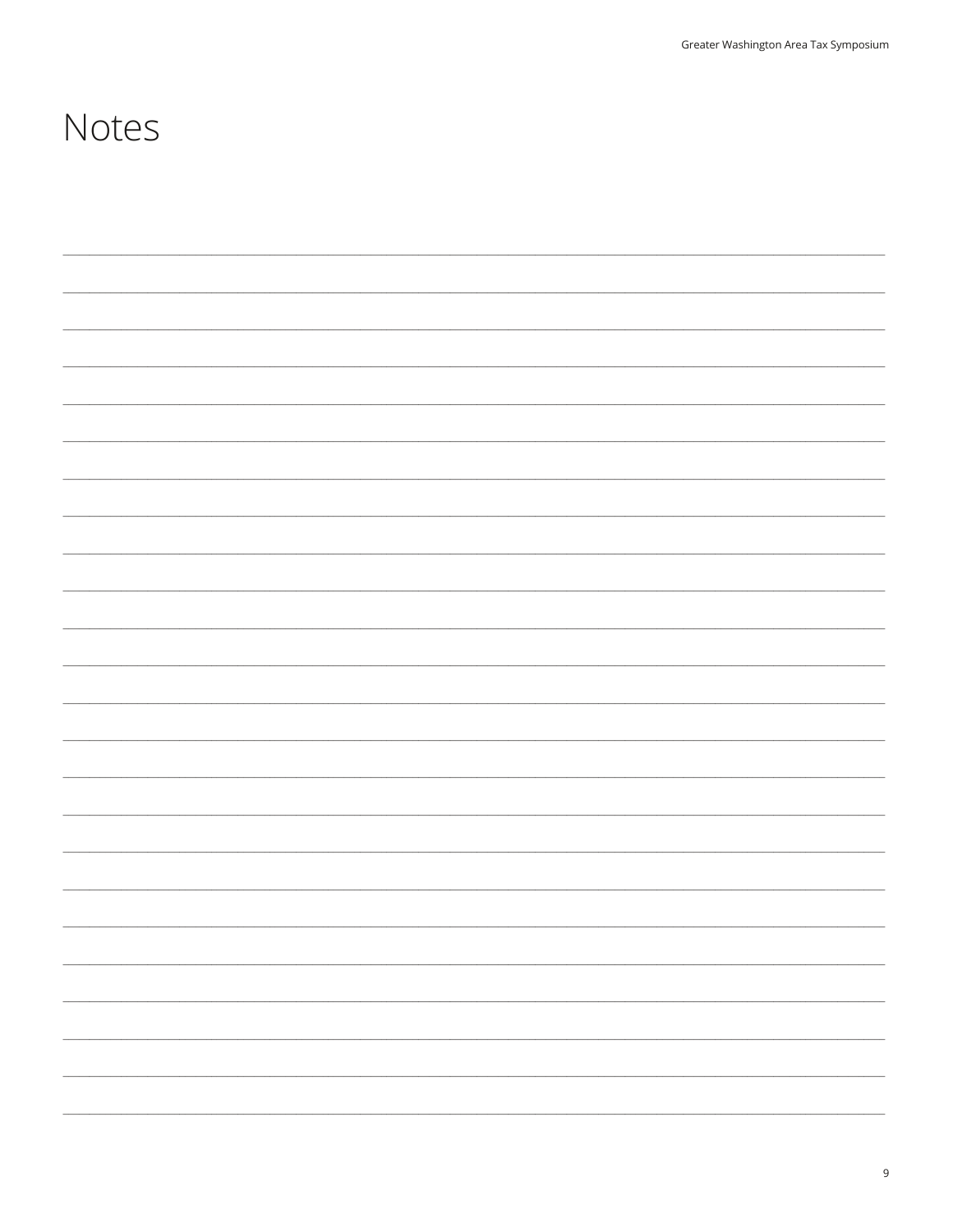### Notes

| $\overline{\phantom{a}}$ |  |
|--------------------------|--|
|                          |  |
|                          |  |
| $\overline{\phantom{a}}$ |  |
|                          |  |
|                          |  |
| $\overline{\phantom{a}}$ |  |
|                          |  |
|                          |  |
| $\overline{\phantom{a}}$ |  |
|                          |  |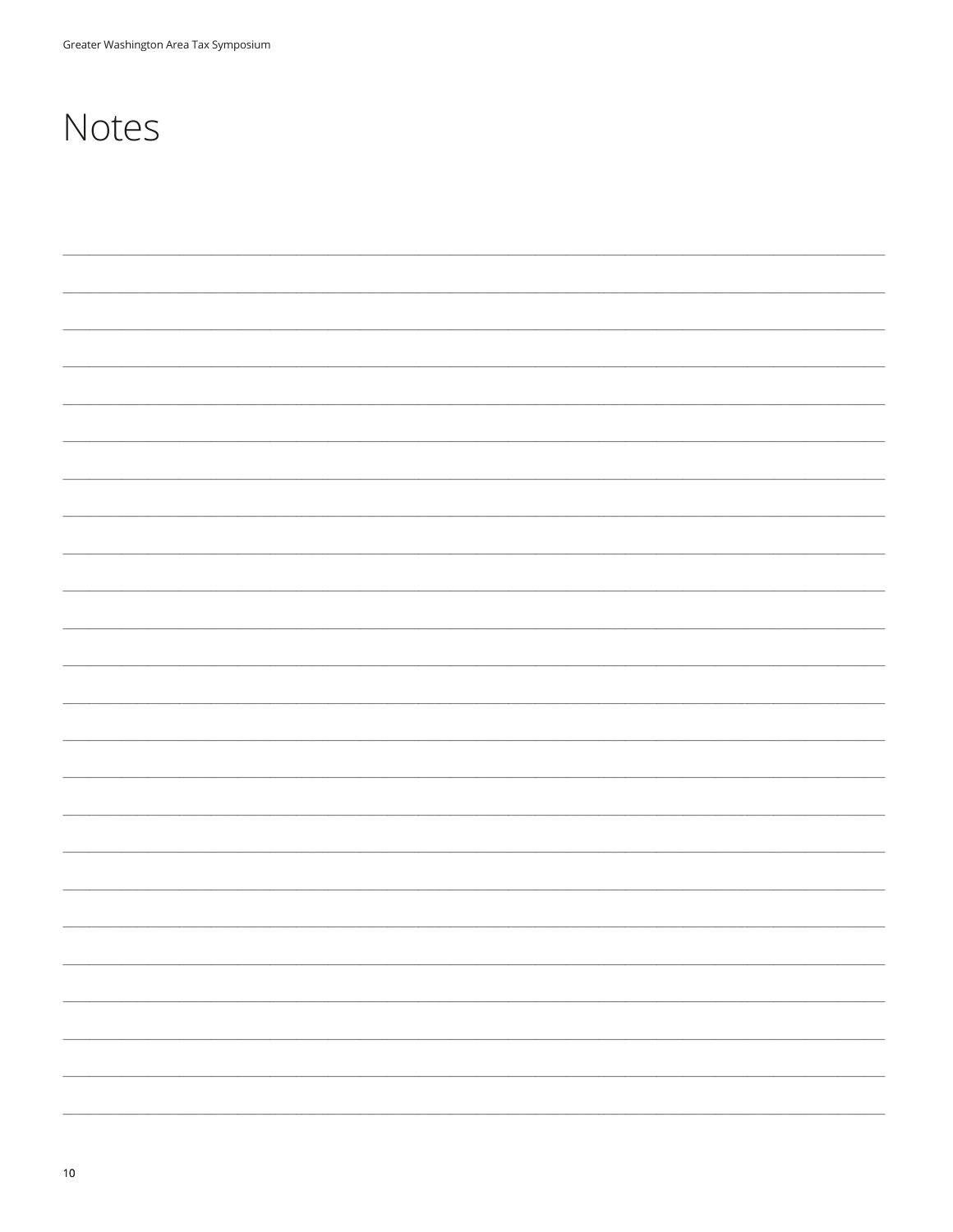#### Notes

| — |
|---|
| — |
| — |
|   |
|   |